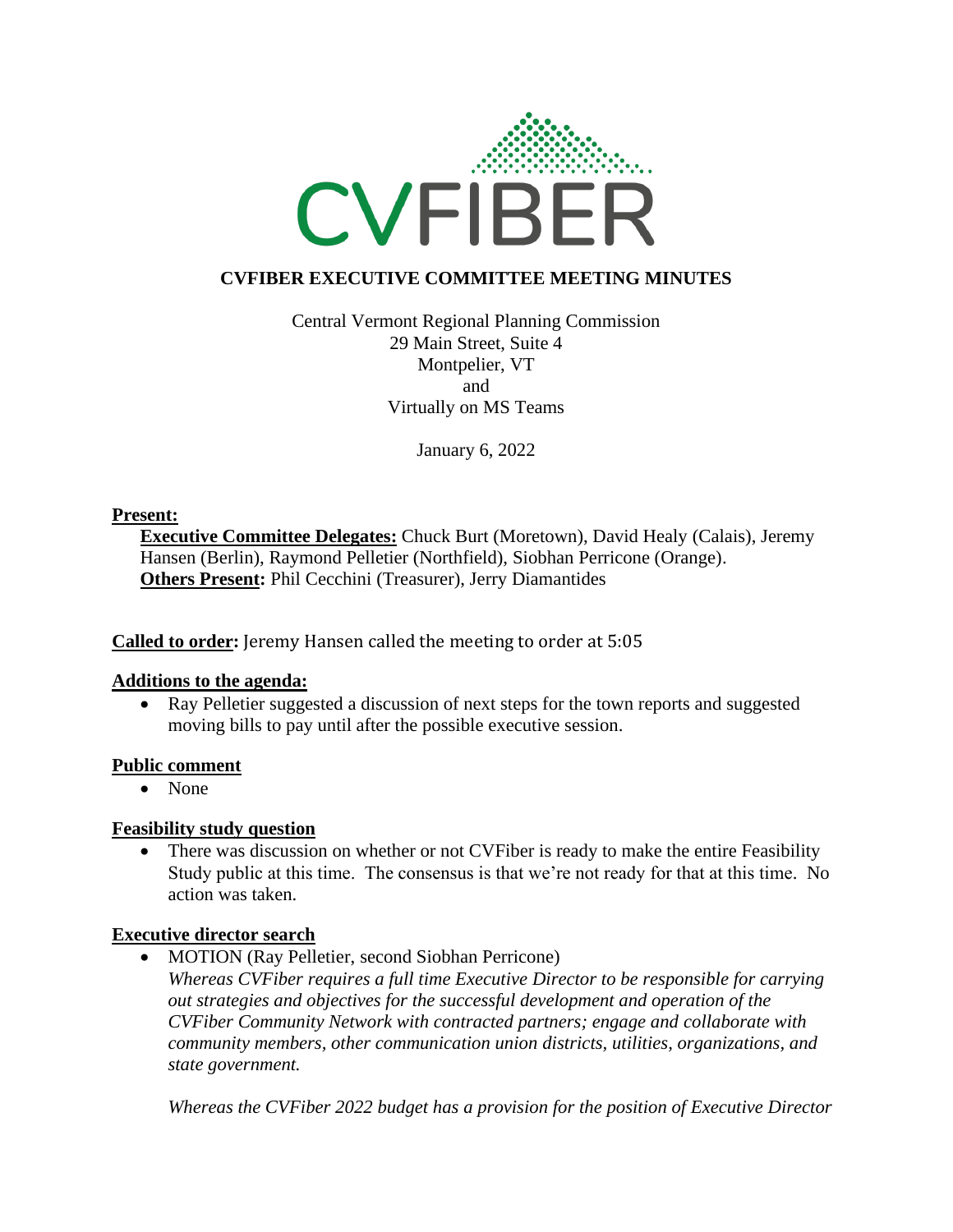*Whereas CVFiber has received a Preconstruction Grant Award from the Vermont Community Broadband Board that would fund the position of Executive Director*

*Moved that the Executive Committee recommend that the Governing Board approve the position of Executive Director and authorize the Executive Committee to publish a job announcement, manage the recruitment and interview process, and further, make a recommendation to the Board for the appointment of an Executive Director.* Passed unanimously. Discussion:

- o David Healy noted that he thinks it's a very good structure and setup
- $\circ$  Chuck Burt noted that he will get help posting the job listing. There followed discussion of the channels to use in promoting the listing (Indeed, LinkedIn, 7Days, etc).

## **Town Reports – next steps discussion**

- There followed discussion regarding CVFiber's report to our member towns. Items discussed included:
	- o Should we send reports to folks on the email list where we know their location? This was deferred to the Communications Committee
	- o AG pointed out that it would be preferable if the information goes broad, and that it should lead with information that is relevant to the town itself.
	- o Ray Pelletier pointed out that trying to get the ARPA funds is the important part and this is part of the campaign to do so.

## **Northfield/Roxbury update & Pole Inventory Area A data**

- Jerry Diamantides gave an update on the status of the funding, the reporting, and the subsequent pay back of funds back to the DPS. He also gave an update on ValleyNet. Jeremy Hansen updated that the work they had already done may be an opportunity to leverage at some point.
- Jerry Diamantides also gave a general update on Pole Inventory statuses, payout of contractors, high level design, and grant statuses.

#### **Operator Negotiations**

- Ray Pelletier gave an update on the progress in the negotiations and the interconnected nature of it amongst NRTC, WCVT, and us plays out.
- Jerry Diamantides gave an overview of the "Executable Project Plan" (EPP) living document that will drive a lot of the work.

## **Executive Session**

- MOTION (Ray Pelletier, second Chuck Burt) *Move that pursuant to 1 V.S.A. § 313(a)(1)(A) we find that premature public knowledge of our discussions relating to contract negotiations with the Washington Electric Cooperative, Apex, Tilson, and Eustis would put CVFiber at competitive disadvantage.* Passed unanimously. No discussion.
- MOTION (Ray Pelletier, second Siobhan Perricone) *MOVE that we enter executive session to discuss the Washington Electric Cooperative, Apex, Tilson, and Eustis contracts pursuant to 1 V.S.A. § 313(a)(3).* Passed unanimously. No discussion.
	- o Enter: 5:50PM